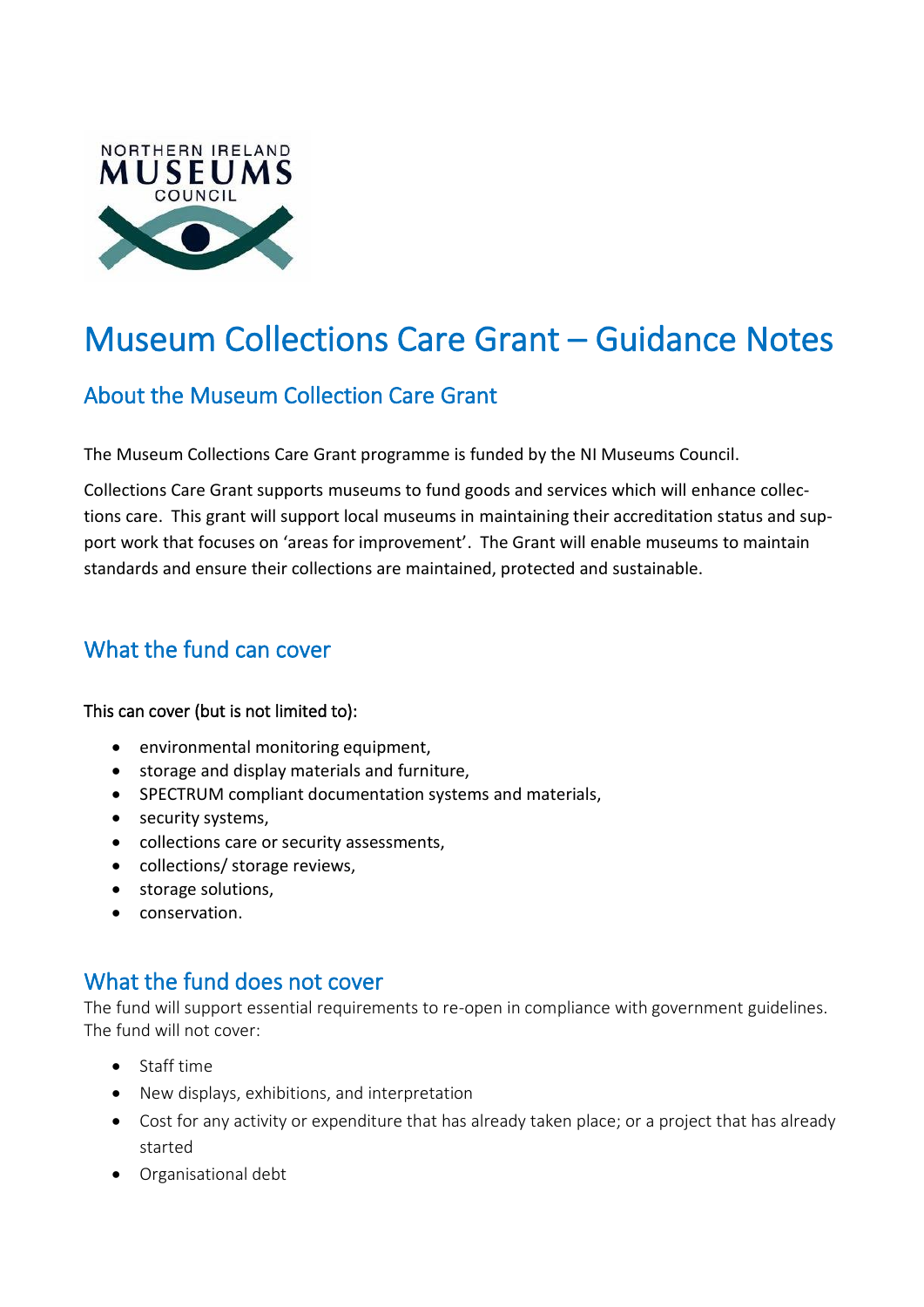# Museum Collections Care Grant Priorities

This fund prioritises applications which clearly demonstrate that:

- The project is essential to enhance collections care;
- The project will assist the museum to renew or maintain Accredited status;
- The project supports the museum's development plans;
- The level of support required is appropriate.

The responsibility lies with the applicant to clearly demonstrate how their application meets the priorities.

#### Before you apply

It is advisable that you contact us before you make an application.

Please contact [devofficer@nimc.co.uk.](mailto:devofficer@nimc.co.uk)

#### How will we evaluate your application?

There are four questions in your application that will assessed and scored.

| <b>Assessment Scoring</b>                                                                                                                                  | <b>Marks Available</b> |
|------------------------------------------------------------------------------------------------------------------------------------------------------------|------------------------|
| Q3. What are your outcomes for this funded activity?                                                                                                       | 35                     |
| Q4. Please outline how your project meets the priorities of<br>the Museum Collections Care Grant                                                           | 35                     |
| Q5. Please tell us what difference this funding would make<br>to your museum in the short-term?                                                            | 10                     |
| Q6. What are your museum's priorities for Collections Care?<br>How have you identified these priorities and how does the<br>funded activity support these? | 20                     |
| TOTAL                                                                                                                                                      | 100                    |

#### Who can apply to this fund?

Eligible organisations must be both:

- Accredited local museums in Northern Ireland
- Museum Members of the NI Museums Council

#### Who cannot apply?

• Non-accredited museums